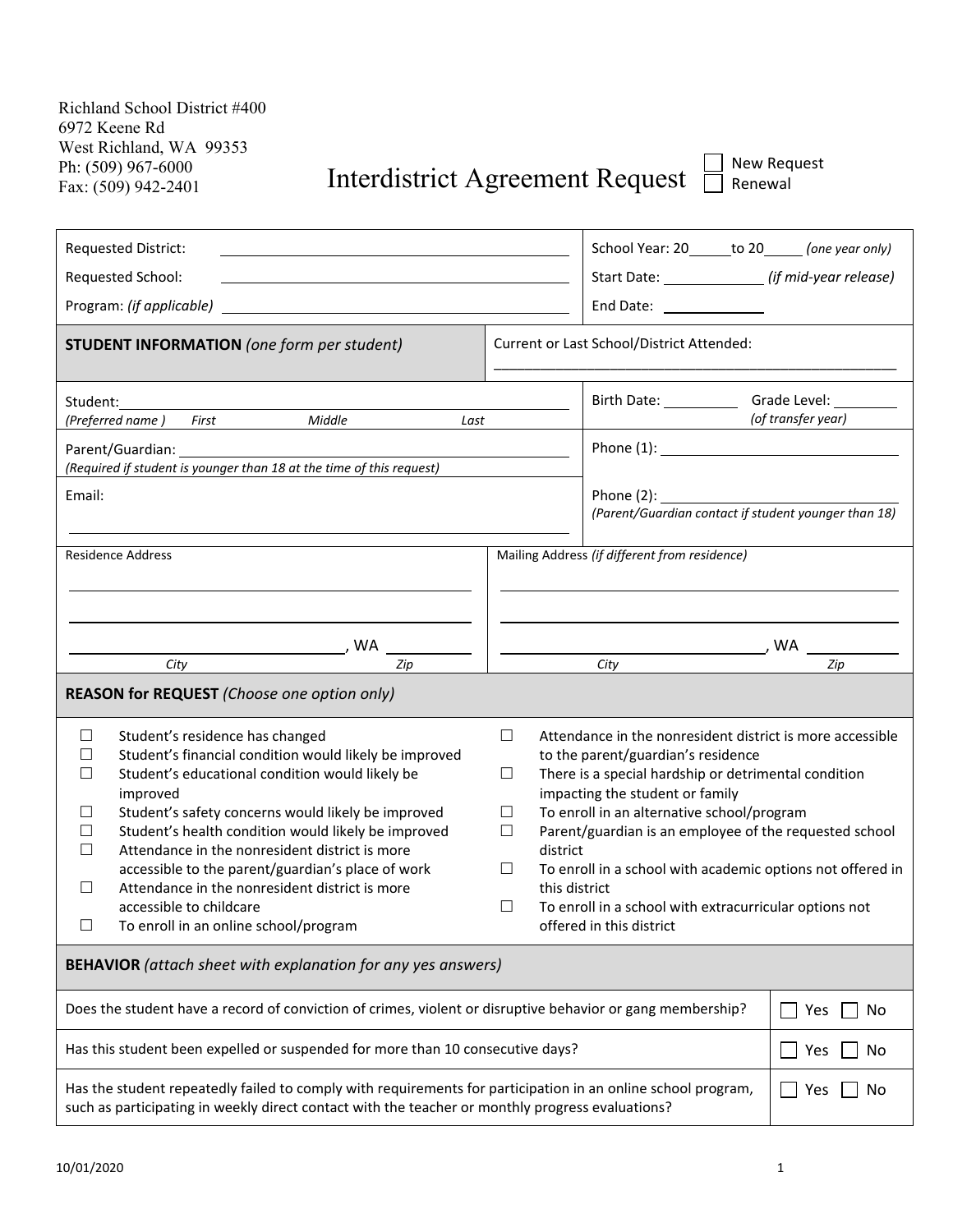| Please see second page for additional student information.                                                                               |           |  |  |
|------------------------------------------------------------------------------------------------------------------------------------------|-----------|--|--|
| Has the student and/or parent had any formal meetings with school officials regarding school attendance<br>issues in the past two years? | Yes<br>No |  |  |
| Is this student under a court order to attend school or is a truancy petition in the process of being filed?                             | Yes<br>No |  |  |

| <b>EDUCATIONAL SERVICES REQUESTED</b>                                                                                                                                                                              |                           |  |                           |  |  |  |
|--------------------------------------------------------------------------------------------------------------------------------------------------------------------------------------------------------------------|---------------------------|--|---------------------------|--|--|--|
| Does this student qualify for Special Education services?<br>(Must have an active IEP and a current evaluation)                                                                                                    |                           |  | Yes<br>No                 |  |  |  |
| After completion of the placement test, does this student qualify for TBIP (Transitional<br>Bilingual Instruction Program) services?                                                                               |                           |  | Yes<br>No<br>$\sim$       |  |  |  |
| Does this student qualify as Exited TBIP?<br>(To qualify, the student was eligible for TBIP services in one of the last two school years and scored proficient on the<br>ELPA21 Annual Assessment in either year.) | Yes<br>No<br>$\mathbf{L}$ |  |                           |  |  |  |
| COURSES REQUESTED (Include course or coursework description, credit, % of the day, etc.)                                                                                                                           |                           |  |                           |  |  |  |
|                                                                                                                                                                                                                    | <b>Resident School</b>    |  | <b>Nonresident School</b> |  |  |  |
|                                                                                                                                                                                                                    |                           |  |                           |  |  |  |
| <b>Grades K-12</b>                                                                                                                                                                                                 |                           |  |                           |  |  |  |
|                                                                                                                                                                                                                    |                           |  |                           |  |  |  |
|                                                                                                                                                                                                                    |                           |  |                           |  |  |  |
|                                                                                                                                                                                                                    |                           |  |                           |  |  |  |
|                                                                                                                                                                                                                    |                           |  |                           |  |  |  |
| <b>Skill Center</b>                                                                                                                                                                                                |                           |  |                           |  |  |  |
|                                                                                                                                                                                                                    |                           |  |                           |  |  |  |
|                                                                                                                                                                                                                    |                           |  |                           |  |  |  |

**Please see third page for important notices, acknowledgements, and signature.**

**Running Start**